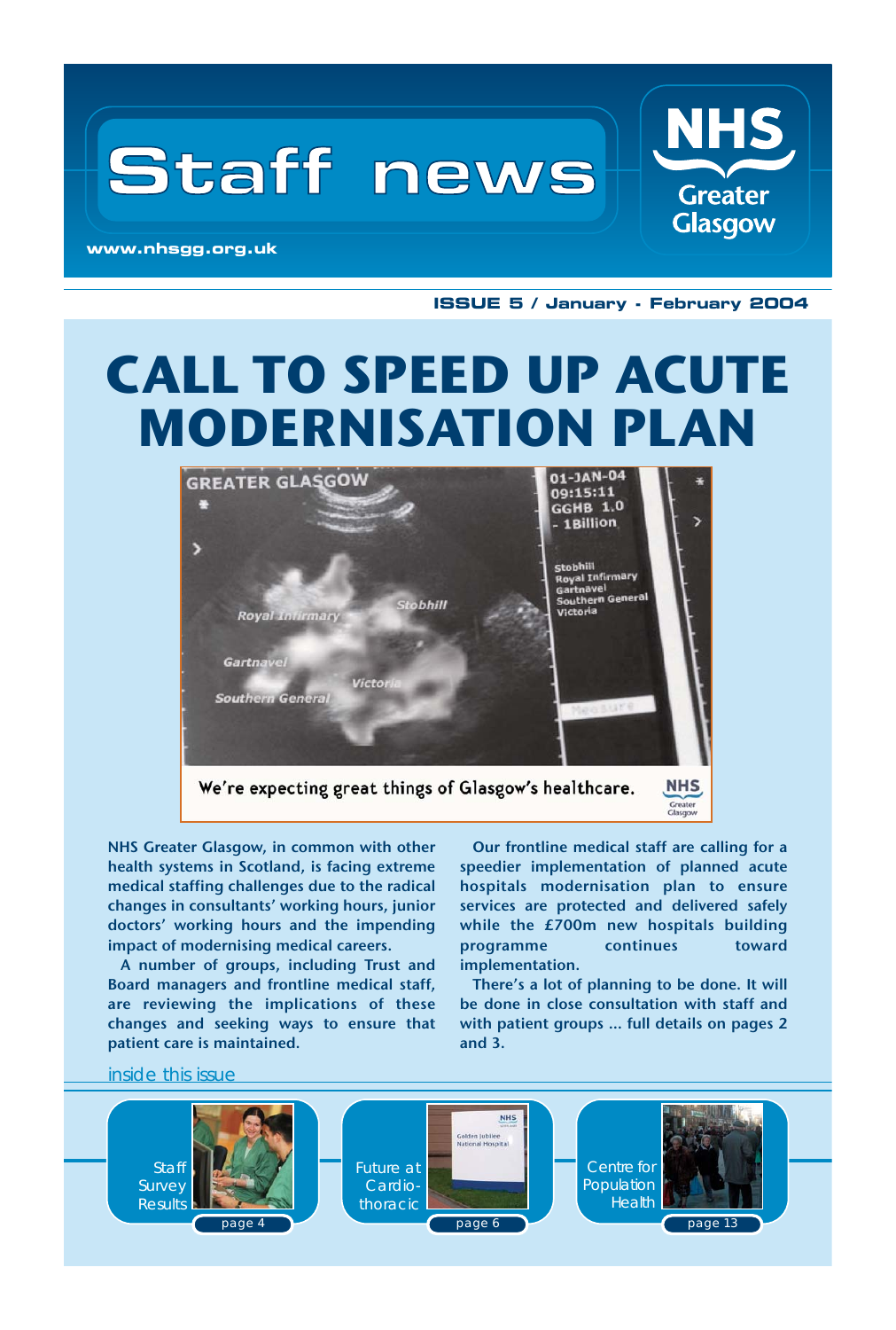

# **Doctors make call modernisation of**



NHS Greater Glasgow will have to modernise adult acute hospital services more quickly than currently planned due to an impending series of significant changes in working and training regulations for frontline staff.

Medical staff are pressing for urgent decisions to safeguard key service provision - in particular emergency out-of-hours cover in acute hospitals.

Current consultant lead doctor rotas are not sustainable in the mid to long term, especially with the

introduction of the European Working Times Directive, new contracts for consultants, new arrangements restricting the time doctors in training spend delivering direct patient care and a recent court decision that rules doctors' sleep breaks on night shift rotas in hospital must be regarded as part of the new shorter working week.

The effects of all these changes some anticipated and others which have arrived sooner than expected have put huge new pressures on NHS systems throughout Scotland.

Dr Brian Cowan, Greater Glasgow's Medical Director based at the city's Southern General Hospital, said that clinical, nursing and allied health professionals are all aware that change must be delivered - and soon - to ensure services can continue to be delivered effectively and safely.

With the changes affecting every health system in the UK, the only prospect of preventing services from collapsing due to non-compliant rota systems is to

> implement more quickly the approved current acute hospitals modernisation plan for Glasgow.

> The Acute Hospitals Modernisation Plan addresses the problems of too many rotas, too many doctors on call, under-utilised facilities and support teams (theatres and intensive treatment units) and the wrong facilities.

"The modernisation package for Glasgow delivers modern adult acute services that can be run efficiently and safely with 28 consultants and 44 Dr Brian Cowan did salely with 26 consultants and 44<br>junior rotas by 2010-2012 … instead

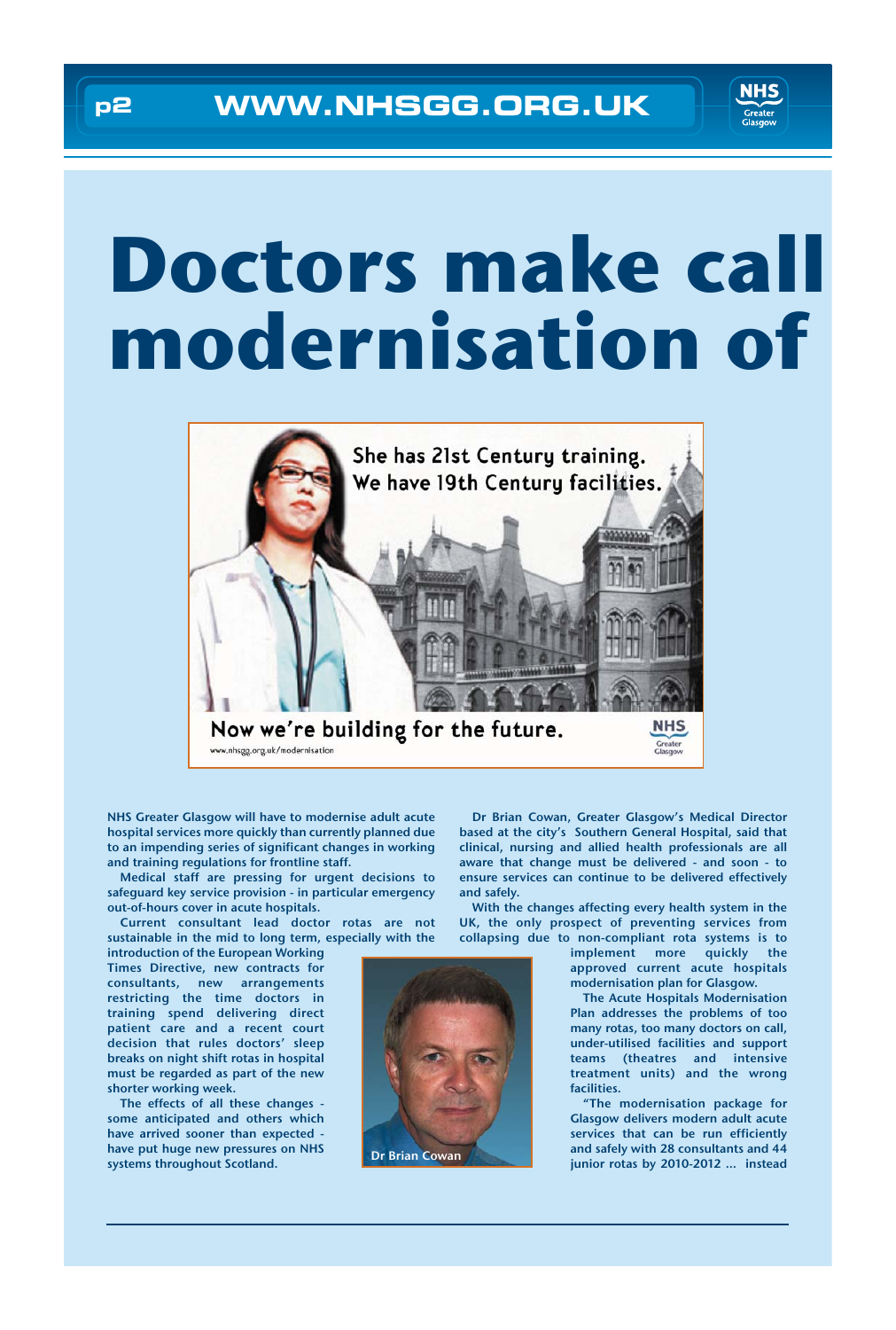# **for accelerated city's acute services**



Early drafts of two of the display boards

of the 43 consultants and 70 junior rotas in place every night during 2003," said Dr Cowan.

www.nhsgg.org.uk/modernisation

"The problem is that we cannot wait until then. The pressures are intense for an accelerated programme of change in service organisation and provision."

Talks are ongoing in other Scottish NHS areas to reduce the number of Accident and Emergency sites open out-ofhours and to introduce the new style "walk-in walk-out" acute hospitals (ACAD's) that have been part of Glasgow's modernisation plan since 1997.

Tim Davison, Chief Executive of four of Glasgow's adult acute hospitals - The Royal, Western Infirmary, Gartnavel General and Stobhill - said: "The problem is that the current Glasgow plans will take ten years to implement in full and, with the emerging pressures facing NHS Scotland as a whole, it has become clear that we cannot continue to spread our medical workforce over six adult inpatient sites for the next decade.

"We now need to work with staff, our patients and the public to explore how we might accelerate our modernisation plans to ensure that we continue to provide the safe and effective patient care that the people of Greater Glasgow deserve."

Greater Glasgow NHS Board is currently working with

clinical and allied health professions to investigate options that will deliver adult acute services that are sustainable, while progress continues with the £700m Acute Hospital Modernisation Plan that will provide the city with:

Greater<br>Glasgow

- three inpatient sites;
- two accident and emergency units;
- two walk-in walk-out ACAD hospitals;
- two maternity units.

The current Modernisation Plan affects adult acute and inpatient care and does not include the Accident and Emergency and inpatient paediatric services provided at the Royal Hospital for Sick Children at Yorkhill.

Some detailed proposals on how acute services can be re-configured are expected to be put before the NHS Board and Staff Forums early this year.

Staff News will ensure all Greater Glasgow's 33,000 staff are kept well informed and details and any related planning documents or proposals will be posted on the NHS website www.nhsgg.org.uk

Display boards giving staff and patients a glimpse into how our hospitals will change are planned. On these pages some of the early drafts of some of those visual images have been used.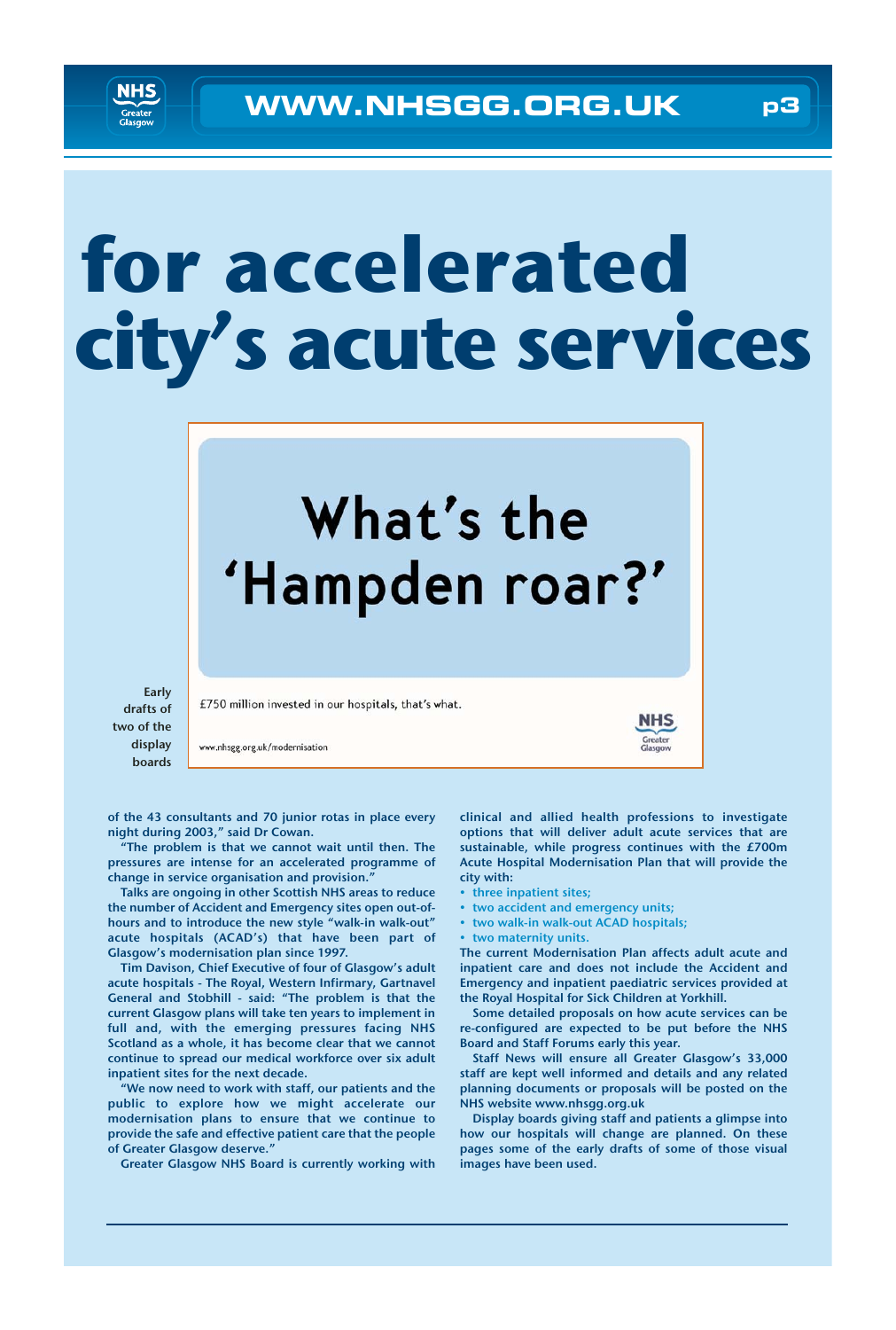

## **p4 WWW.NHSGG.ORG.UK**





# **Staff the Results**

The staff survey results are now in and a detailed analysis of the findings have been carried out.

Organisers say more people completed the questionnaire this year than last and that views were extensive and constructive, with the survey letting staff take a close look at their own feelings.

One employee told Staff News: "I didn't realise that I'm actually quite lucky when it comes to training. I know that for a lot of other people this is a really difficult area, so it wasn't until I stopped to think about it for the survey that I realised I had some advantages."

Another added: "I knew I was stressed, so I ticked that



## **Delivering Safe Services for Mothers and Babies**

SPECIAL MEETING FOR NHS GREATER GLASGOW STAFF TUESDAY, 27th JANUARY 2004

As part of NHS Greater Glasgow's public consultation on the future of maternity services, a staff meeting will be held at:

**Radisson SAS Hotel**

**301 Argyle Street, Glasgow G2** (At the corner of Argyle Street and Hope Street by Central Station) This will be an open space event, commencing at 7.00pm and closing at 9.30pm

Brief presentations will be followed by question and answer sessions at 7.30 pm and again at 8.30 PM. Throughout the evening you will also have a chance to discuss each of NHS Greater Glasgow's seven proposals for Maternity Services with different teams involved in the planning and delivery of care.

> This is your chance to find out the facts about the proposed changes to maternity care and why they are necessary. **If you require further information, please call 0141 201 4477**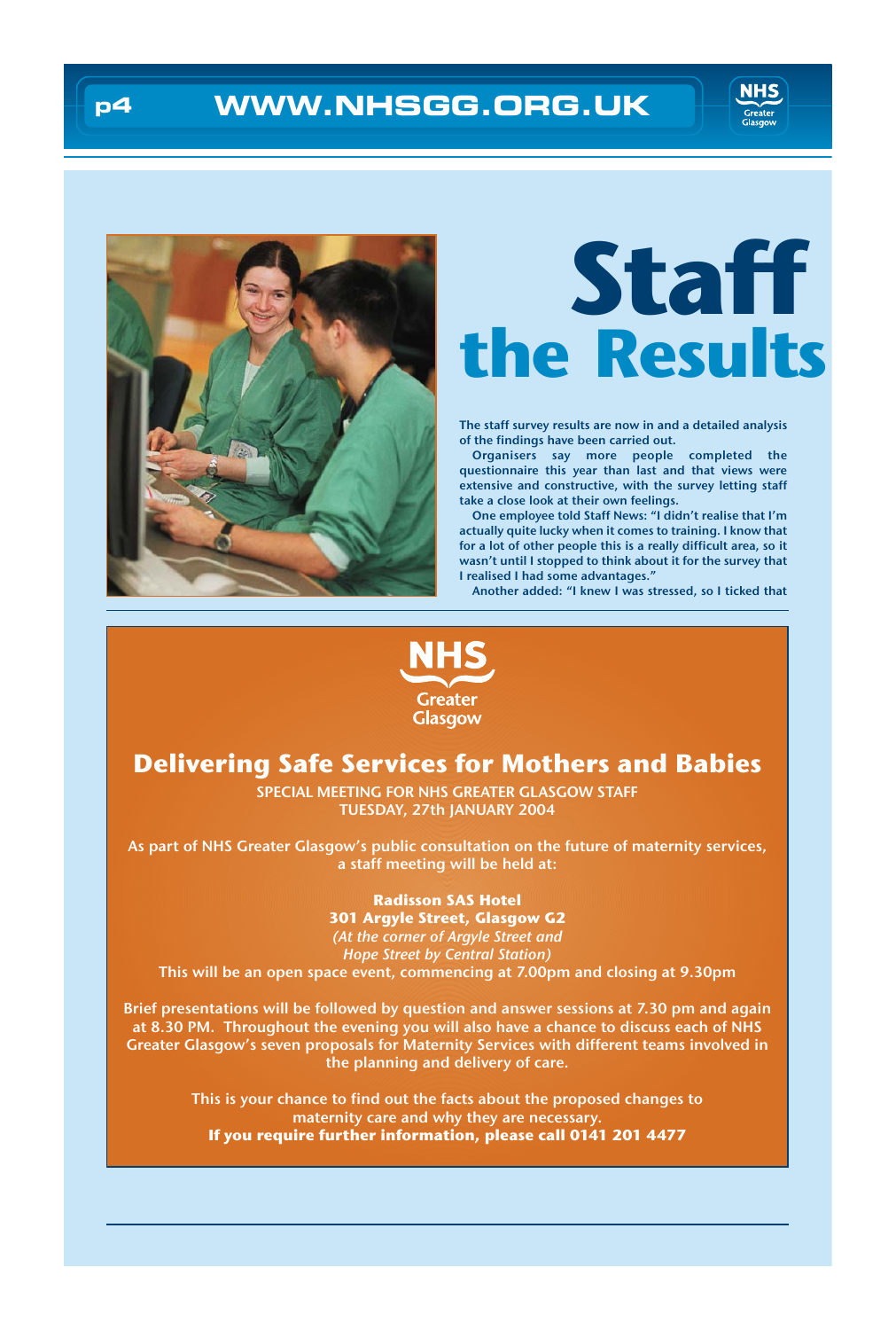

# **Survey are in!**

box right away, but when I came to the next question I had to think about why I was stressed. That was the first time I'd actually stopped to analyse the problem.

"Instead of just thinking that I wasn't coping, I realised I had too much work and it wasn't that I was inefficient. It'll be interesting to see if things change from now on."

So what were the key findings after staff got on the soapbox? Here we have given you a flavour of the main results:

- The majority of staff (73%) enjoy working for NHS Greater Glasgow;
- 54% are dissatisfied with the current level of training and 58% feel that training needs are not reviewed;
- 79% feel their jobs offer opportunities to use their initiative;
- 79% feel they are under stress due to work demands;
- 43% disagree that NHS Greater Glasgow provides good support to help balance work and home responsibilities and awareness of Work Life Balance Policies has increased since last year;
- One in four members of staff in Greater Glasgow has experienced a violent or aggressive attack, with half of these having happened two to five times;
- Around one in ten staff have experienced bullying and harassment, mainly from colleagues, but only a third have reported these incidents;
- 72% of staff feel they can put forward ideas and suggestions for improvement;
- 48% of Greater Glasgow staff are still unaware of the existence of Partnership Forums.

Among the significant number of staff who have experienced verbal or physical abuse, the survey went on to reveal that many incidents are not reported, because they're shockingly perceived as "part of the job".

Following the first staff survey last year, the Trusts produced action plans based on the results.

Similarly, this year each Trust (North Glasgow, South Glasgow, Yorkhill and Primary Care) has a breakdown of its own results and, in the coming months, will adjust its action plan to reflect the new findings.

So look out for notices of staff briefings in your Trust.

In the meantime, if you have any comments on the survey or would like further information, contact: Olivia Cornacchia, Partnership Co-ordinator, Greater Glasgow Area Partnership Forum, 3 West, Dalian House, 350 St Vincent Street, Glasgow, (tel: 0141 201 4458 or email: olivia.cornacchia@gghb.scot.nhs.uk).

## **Taking a ZERO TOLERANCE approach**

NHS Greater Glasgow operates a zero tolerance attitude to violence and aggression against its staff.

We've already been implementing a series of measures to try and combat attacks on staff.

A unique partnership between South Glasgow University Hospitals NHS Trust, Strathclyde Police and the Procurator Fiscal Service is delivering increased benefits for frontline staff at South Glasgow Accident & Emergency Departments and patients alike.

Under the scheme, anyone committing an act of physical or verbal aggression either within, or in the immediate vicinity of the A&E department, will find themselves a 'fast track' guest at the local police station and if there is sufficient evidence to bring charges, spend the night in the cells before being brought before the courts on the next lawful day.

Dr. Tim Parke, Clinical Director of Accident and Emergency at South Glasgow Hospitals said: "This partnership offers very real benefits to clinical staff and patients alike. Should a problem arise within the A&E department, it is swiftly dealt with by the police, leaving us to concentrate on what we do best – delivering emergency health care to our patients."

This innovative approach is the latest in a raft of policing measures at South Glasgow hospitals, as local police Superintendent Mike Deans explained: " We believe this partnership arrangement, alongside the Aggression Awareness Workshops for A&E staff which took place earlier in the year, offers very real benefits and is further enhanced by the recent appointment of a hospital based Police Constable."

Elsewhere in the system and the Royal Infirmary's new A&E unit was built with safety in mind. The layout means staff aren't at risk in enclosed and hidden areas with unstable patients; there is a 24 hour security presence that provides an entrance deterrent to filter out problem people; and staff have swipe cards to stop through-traffic. Staff have also been issued with mini attack alarms.

North Glasgow University NHS Trust was also awarded £20,000 by the Scottish Executive, which is being spent developing training materials on violence and aggression in high-risk areas.

Greater Glasgow Primary Care Trust is using more than £38,000 to conduct in-depth research into the cause of inpatient violence within mental health services. The Trust is also developing a new general medical service for patients with challenging behaviour and its Occupational Health Service has counselling in place to support staff who've had to deal with violent or aggressive patients.

And Yorkhill Hospital is ploughing £15,000 into dealing with violent and aggressive child patients in its care.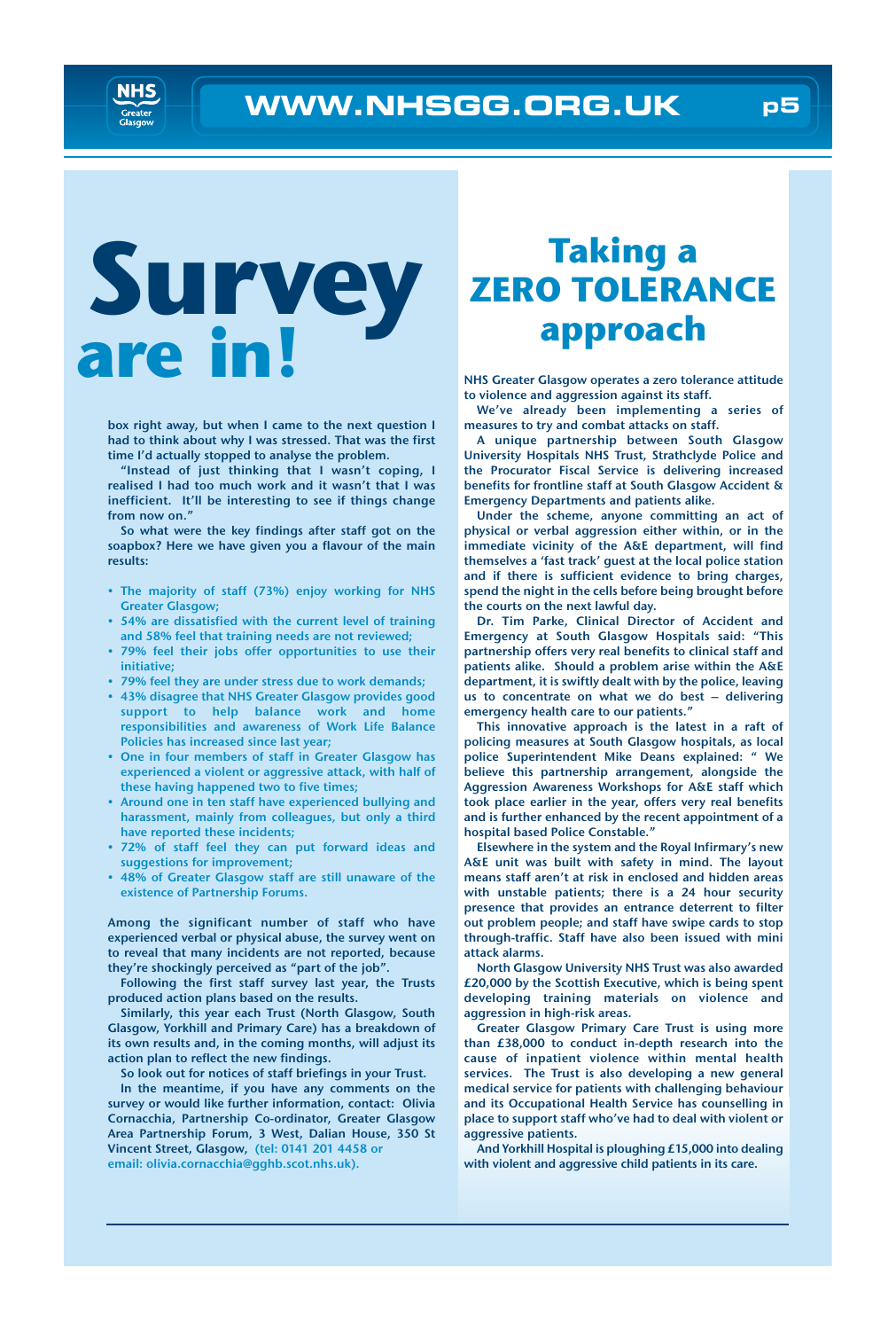

# **Cardiothoracic and the Golden Jubilee**

The Golden Jubilee National Hospital (GJNH) is looking at a range of options for expansion of services at Clydebank.

One potential option now being explored jointly by NHS Greater Glasgow, NHS Lanarkshire and GJNH is the possibility of establishing a regional centre for adult cardiac and thoracic surgery at the hospital.

Plans currently exist as part of the Glasgow Acute Services Review to re-site the adult cardiothoracic surgery services provided from Glasgow Royal Infirmary (including the Scottish National Heart Transplant Unit) and the Western Infirmary on the Gartnavel General Hospital site by 2012.

Under the option being discussed, the development of a single site cardiothoracic service could be brought forward much earlier by the use of facilities in GJNH. Thoracic surgical services currently provided at Hairmyres Hospital in Lanarkshire are also part of the discussions.

### SO, HOW IS THE PROJECT BEING MANAGED?

A Steering Group made up of representatives from each organisation is involved in overseeing the project. Mr Ronnie Cleland, Chairman of North Glasgow Trust, has been asked to chair this group.

A Project Group has been established to undertake a feasibility study on behalf of the Steering Group. This group has membership from all three organisations involved and is being chaired by Mr Kevin Hill, General Manager, Cardio-Respiratory Division, North Glasgow Trust.

Specific Advisory Groups have also been established and each will be examining key areas of current services and assessing the viability of a move to the Golden Jubilee National Hospital.

The Advisory Groups are: Cardiac Surgery, Nursing, Thoracic Surgery, Estate and Facilities, Anaesthetics, Human Resources, Cardiology, Communications, Laboratories/Clinical Support, Management.

### WHAT TIMESCALES ARE WE WORKING TOWARDS?

At present an outline business case is being developed and it is anticipated that this will be submitted to the Minister for Health and Community Care early this year. If the Minister agrees in principle to the outline business case, we will then start working on producing a full business case.

### WILL STAFF INVOLVED LOSE THEIR CURRENT TERMS AND CONDITIONS OF SERVICE IF THIS GOES AHEAD?

Exploratory discussions are only at an early stage, however we recognise that any suggestion of service change will inevitably lead to staff seeking information on how they will be affected by the change.

Both NHS Greater Glasgow and NHS Lanarkshire



operate organisational change policies. The policies state that "Staff will suffer no detriment as a result of organisational change/service change to current terms and conditions of service, including income and earnings levels, which will be fully protected should staff be compelled to change job, responsibilities, location or hours of working."

Should the current proposal be introduced, this policy would apply.

### HOW DO I FIND OUT MORE INFORMATION?

We will ensure that staff and patient groups are fully involved in taking this forward and exploring all aspects of the proposal. We are planning to hold a number of staff briefings on this issue and details of these will be made available in due course.

We also plan to establish a web page, which allow you to access project information and developments plus meeting minutes and other key information. You will also be able to use this facility to feed us your comments and suggestions. Our staff newsletters will also feature regular information and up-dates.

In the meantime if you would like any further information please do not hesitate to contact: Kevin Hill, General Manager Cardiology, Cardiothoracic & Respiratory, Western Infirmary, Dumbarton Road, G11 6NT, Glasgow (tel: 0141 211 8536 and e-mail: kevin.hill@northglasgow.scot.nhs.uk).

#### EXTERNAL COMMUNICATION

As well as issuing a media release, we will continue to inform the public throughout the period of the development of the outline business case via the website and through the publication of information leaflets. At an appropriate stage there will also be public consultation.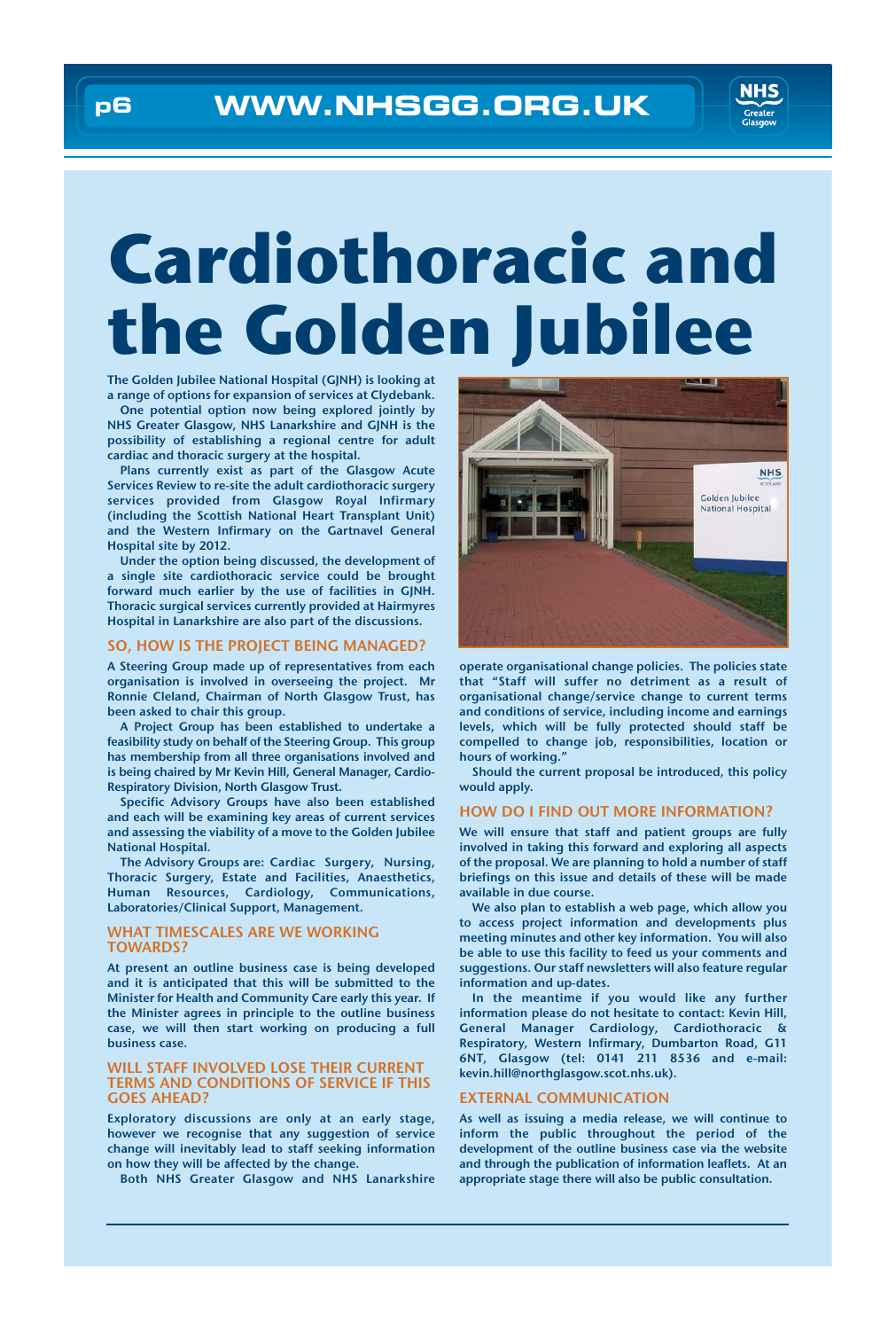

# **The Endoscope**

### Fat Chance

Dan Jenkins and his colleagues in Health Promotion had their world rocked recently. Disturbing evidence reached them to confirm that everything they had been trying to tell the good people of Glasgow about their diet was, as the appropriate metaphor would have it, mince. The photo (right) was taken in a supermarket in York and the Endoscope has not seen such a quantity of butter and lard in one place since viewing Marlon Brando's appearance in Last Tango in Paris. One may snigger at the juxtaposition of lard and lard-based products with the healthy lifestyle tag but consider this: the people of York are skinnier than Glaswegians and they don't die off so much either. So, it's official! Drop that carrot and slap some Lurpak on your pie: the NHS's problems will soon be over!



### Blame Bevan

As many people have observed, working in the NHS would be hunky dory if it weren't for the pesky patients and their hangers on, the general public. And as we know, what is true in general terms is always more so in Glasgow. However, a recent incident suggests that the good burghers of these parts have the capability to bear a grudge longer than anyone could have imagined.

Some poor soul despatched to talk to a 'patient group' in order to undertake some 'community engagement' was greeted at the door by one of the members who was obviously advanced in years. Lodged in her bath chair, she looked him up and down in a most disapproving way. In a querulous but still icily vicious tone she rasped: "The Health Service went down the tubes when you lot nationalised it!" Can't argue with that, can you?





Stand up the real Jason King!

### Hirsutes You Sir

The latest look-alike brought to the Endoscope's attention hails from Yorkhill, the "jewel in the crown of Glasgow's hospitals" (© Evening Times, 2003). If the institution he works for can be so described, then John Marshall, the Trust Secretary, must surely be the lettering in Yorkhill's rock or the Ann in its diamond. Without doubt the most suave and sophisticated man in the entire NHS, John's sense of style is up there with the cultural giants of this once proud nation. For proof look no further than the archive photo of John (above) and it should be clear that his role model was none other than Jason King, of 1970's TV's Department S. lights. As they say, hair today…

Jason was famous for solving a mysterious mystery whilst at the same firmly enveloping a young gel in his foppishly attired arm. John has taken much the same approach to minute-taking at Yorkhill's committee meetings

Wait a minute! – look more closely at that photo. It can't be but it surely is! Readers of the last Endoscope will recognise Ally McLaws' mullet and Bob Calderwood's tash – together in one package. Obviously, such an icon as John had first go and cast the fuzzy bits off to be taken up by lesser sartorial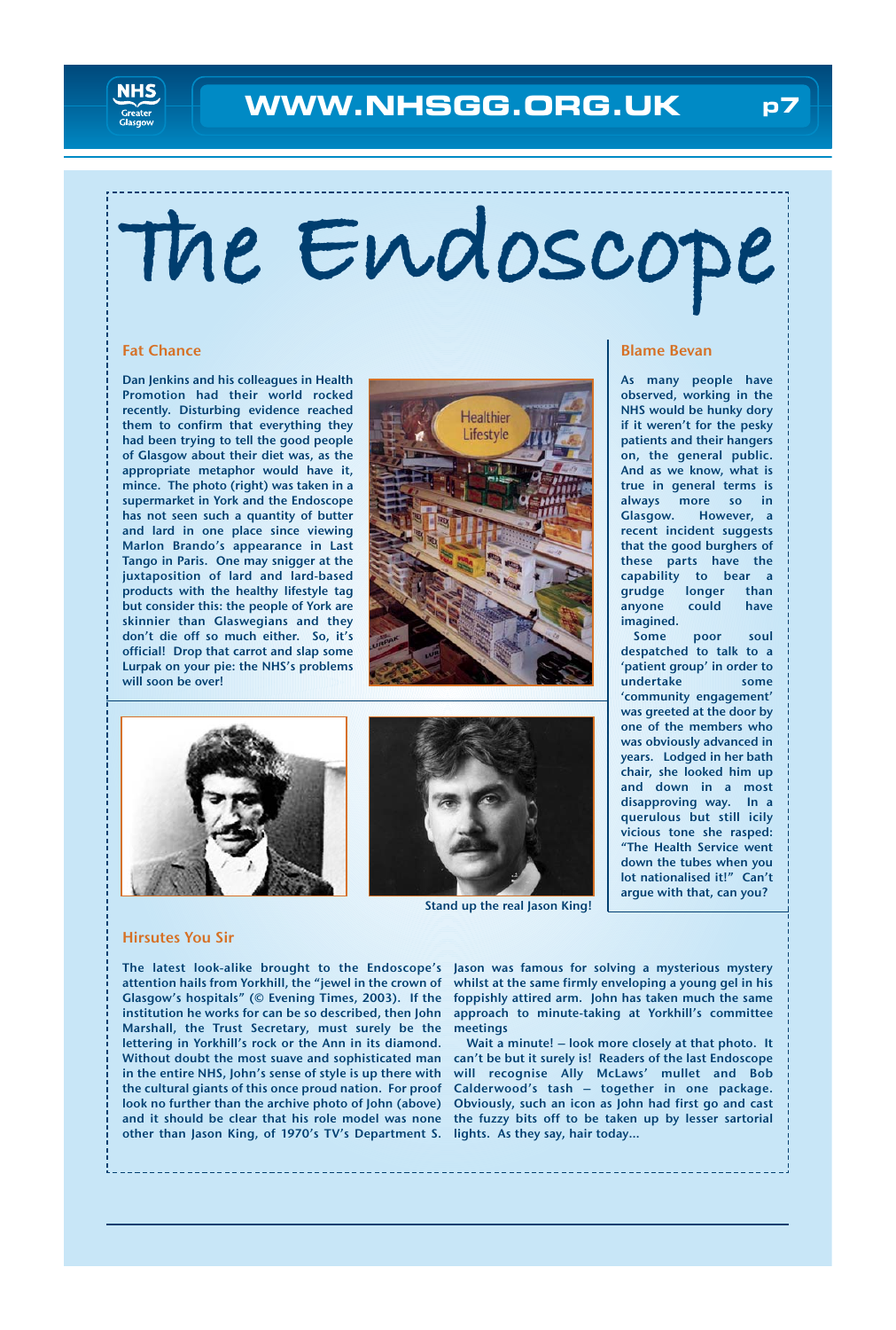

## **Homeless Website Launched**

The first website aimed specifically at homeless people has been launched in Glasgow.

Homeless Information Pages (HIP) at **www.hipinglasgow.com**, created by the Glasgow Homelessness Network, provides information and advice for homeless people in Glasgow.

The website covers issues such as accommodation, food, clothing, addictions, health, employment, money advice and support services.

A spokesperson for Glasgow Homelessness Network said: "It is important that the website reflects the current needs of homeless people and access to information is vital. Homeless people can use our mobile training unit and can give feedback through the HIP Service Users Forum which we use to further improve and update the website."

## **Community Health Partnerships**

Proposals on the shape and structure of Community Health Partnerships across Greater Glasgow are expected to be discussed at an NHS Greater Glasgow Board meeting on January 20, 2004. If approved, these will be widely circulated to staff, partner agencies, community and voluntary groups across Greater Glasgow as part of a formal consultation.

A copy of the consultation paper along with additional background information will also be posted on the NHS Greater Glasgow web-site (www.nhsgg.org.uk).

A new Community Health Partnership Development Group (CHPDG) has also been formed. Details can be found on www.show.scot.nhs.uk/sehd/chpdg

# **The Lab on**

Cases of meningitis due to common bacteria may be falling, but who is it that helps Public Health practitioners in their fight against these diseases?

The Scottish Meningococcus and Pneumococcus Reference Laboratory is located in a small building known as the "House on the Hill" on the grounds of Stobhill Hospital.

One of eight reference laboratories in Scotland, its primary function is to confirm the identify of the three most common bacteria responsible for meningitis and septicaemia, namely Neisseria meningitidis, Streptococcus pheumoniae and Haemophilus influenzae.

Bacterial meningitis and septicaemia are a public health problem in Scotland and the laboratory confirmation of these diseases is very important as it provides valuable information for treatment.

Dr Stuart Clarke, Director of the Lab is a medical microbiologist and has been working with the Lab since 1998.

He said: "Although the number of Neisseria meningitidis cases in Scotland has dropped (in 1999 there were 349 cases of meningitis and in 2002 the number had dropped to 178), this is still a significant disease. The Meningitis C vaccination programme has gone some way to helping reduce the number of cases, but it still remains a problem."



The Lab has a staff of 14 and can produce some results within 30 minutes but more complicated tests can take up to five days. Although the Lab is not 24 hours a day, should there be a need, they can do extended hours when and if necessary.

Funded by the National Services Division, the Lab is a

national service and its primary users are the 26 diagnostic microbiology labs throughout the country, the 15 health boards in Scotland and the Scottish<br>Centre for Infection and for Infection and Environmental Health.

Dr Stuart Clarke also has a close working relationship with the three main meningitis charities: Meningitis Association (Scotland), Meningitis Research and the National Meningitis Trust.

He said: "In the past we have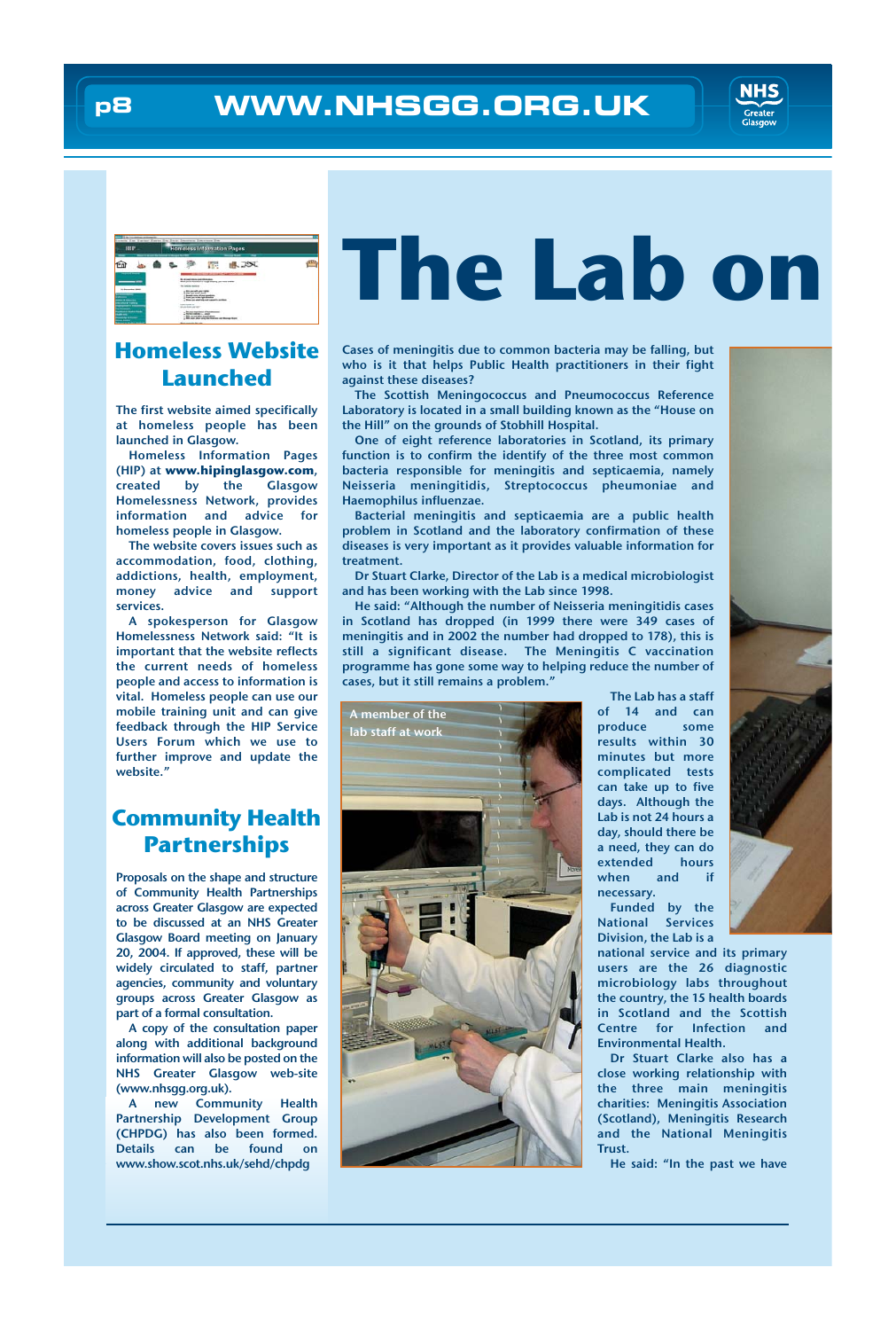# **the Hill**



been given funding by the Meningitis Association (Scotland) which enabled us to fund new equipment at the Lab to enable DNA sequencing. This funding has improved the laboratory confirmation of the bacteria causing meningitis.

"These charities have a major role to play offering support and advice to families who have had a child affected by meningitis.

"Our job is to identify which bacteria is responsible for someone's illness and get that information to our colleagues as quickly as possible for a patient's treatment. The information we provide also helps with the management of outbreaks."

Dr Syed Ahmed, Consultant in Public Health Medicine based at Dalian House, said: "We follow up all cases of bacterial meningitis to ensure that all relevant close contacts receive appropriate advice and preventative treatment. Without the work of the lab, it would be impossible for us to take these public health actions."

# **Best in Europe**

Glasgow's Learning Disability Partnership has scooped the prestigious Eurocities 2003 award for its work on providing supported housing for people with a learning disability. The Partnership – which is a joint initiative between social work and health – provides care for people with a learning disability in supported accommodation in the community and came top in the 'Housing for People' category.

Over the past three years, around 500 people from the Glasgow area have been resettled into supported accommodation in the community following the closure of Lennox Castle Hospital, which first opened in 1936. In recent years, however, it was recognised that large scale hospitals do not provide the best care for people with learning disabilities, and that people can lead fuller lives in the community.

The Eurocities organisation has 117 member cities and aims to promote their benefits in terms of business, social issues and tourism. This year's awards ceremony was held in Porto and was chaired by the city's Mayor. Glasgow's winning bid was in competition with entries from Copenhagan, Dublin, Leipzig, Nantes, Stockholm, The Hague, Nis and Edinburgh.

The annual Eurocities competition has eleven categories based around social care and community issues. This year there were 52 entries in total, with 11 for the category in which Glasgow took the top prize of a glass trophy and a bottle of Port from the region. The Partnership also took third place in the e-communications catagory for its IXSEED website which contains a wealth of information on learning disability services - www.ixseed.org.uk

Congratulations to everyone at the Partnership who have demonstrated real commitment to improving services for people with a learning disability.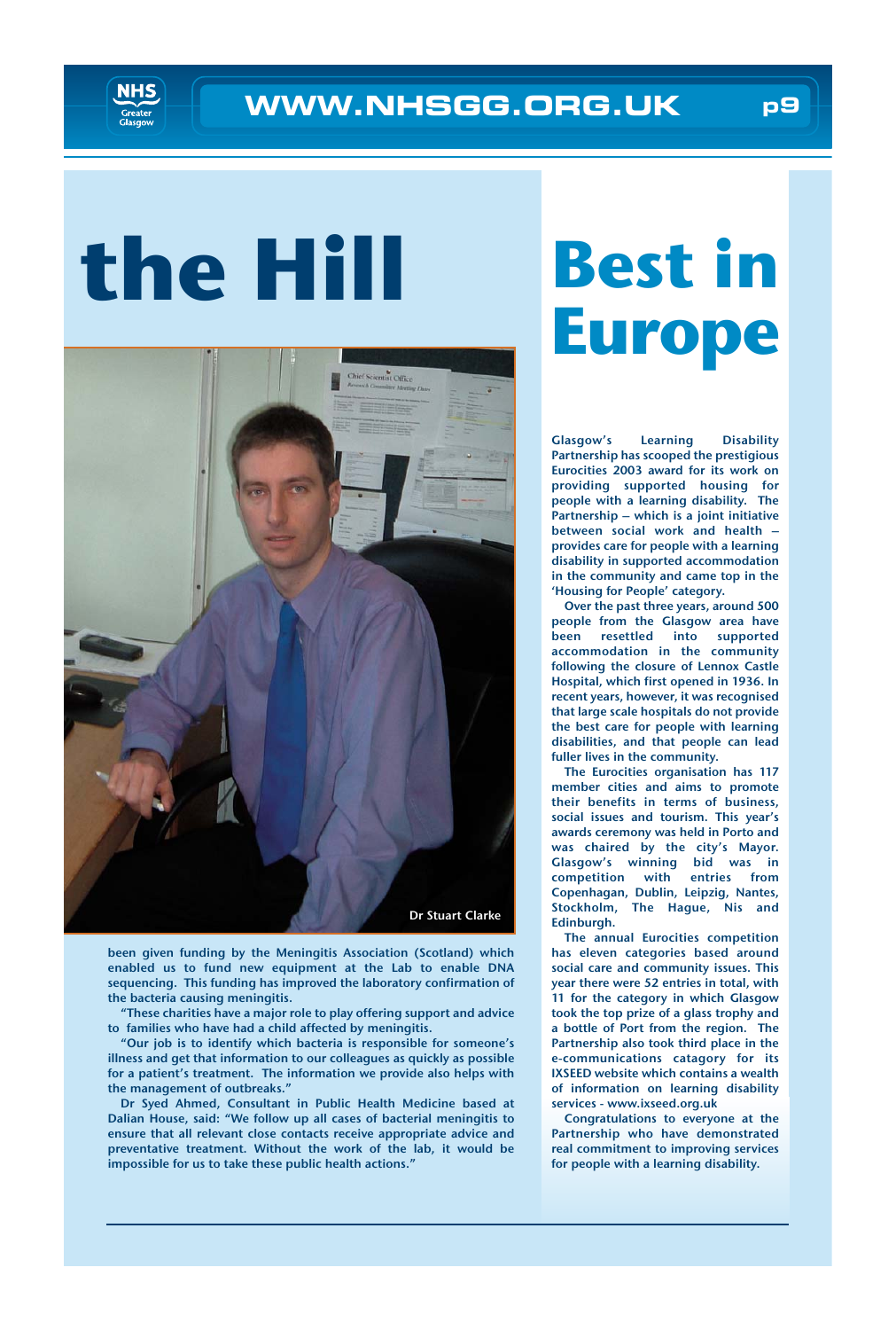

# **A Busy and Rewarding**

No two days are ever the same down at the Taylor McColl Medical Practice in Thornliebank Health Centre.

And that's just how Practice Manager Lorraine Greenwood likes it.

With more than 5000 patients, four GPs and seven members of staff to look after, Lorraine thrives on the busy atmosphere of the place.

Starting out in the practice 19 years ago as a junior receptionist, Lorraine worked her way up, going through a series of training programmes to become practice manager in 1984.

She said: "I deal with the day-to-day running of the practice, managing two practice nurses and five reception staff as well as dealing with the financial and administrative side of the business. It's a varied and busy iob.'

Part of Greater Shawlands Local Health Care Cooperative (LHCC), the Taylor McColl Practice has been training doctors who want to become GPs since 1990. It also teaches medical and pharmacy students.

They've also been leading the way in introducing new initiatives such as the new nurse led triage system.

Lorraine explained: "This system has created a 24 hour access to a healthcare professional and reduced the number of unnecessary appointments by prioritising the care of patients needing seen on the day. Appointment times and length have changed to accommodate on the



day, next day or routine appointments which the nurse can access during triage. All triage calls are discussed with the doctor at the end of the morning surgery although all house visits are triaged throughout the day.

"This has been a major development for the practice and allows greater scope for meeting Advanced Access targets. We continually measure the standards set by our triage system through clinical audit and this has been in place now for 18 months.

Last year, the practice was awarded the Royal College of General Practitioner Practice Accreditation, along with the rest of the LHCC, which means it has achieved and maintained a high standard of service. It has had Investors in People accreditation since 1999.

"We're really proud of our achievements within the practice. We work hard to ensure that we give our patients the best care, the best services. It's a very forward thinking practice. We are always looking at ways of developing and growing."

As well as her day-to-day job, Lorraine is the Greater Shawlands

LHCC representative on the Glasgow Managers' Practice Forum. The forum meets regularly to discuss issues affecting GP practices throughout the Greater Glasgow area, including the new Community Health Partnerships and the GMS Contract.

"It's a good opportunity to meet with my counterparts in other parts of Greater Glasgow to talk about the big issues that most affect us and to share information and best practice. We work well together. It's a very good group to be involved with."

#### LORRAINE'S DAY

There is no typical day for Lorraine: "That's what I like about my job. No two days are the same. When I come into work in the morning, I have no idea how the day will pan out. I might be doing the practice accounts, organising cover for a staff member who's off sick or dealing with a patient complaint."

#### WHAT SHE LIKES ABOUT HER JOB

"It's a job that can be both challenging and rewarding. I love working for the Health Service and I can't imagine doing anything else. I'm supported by a really good team

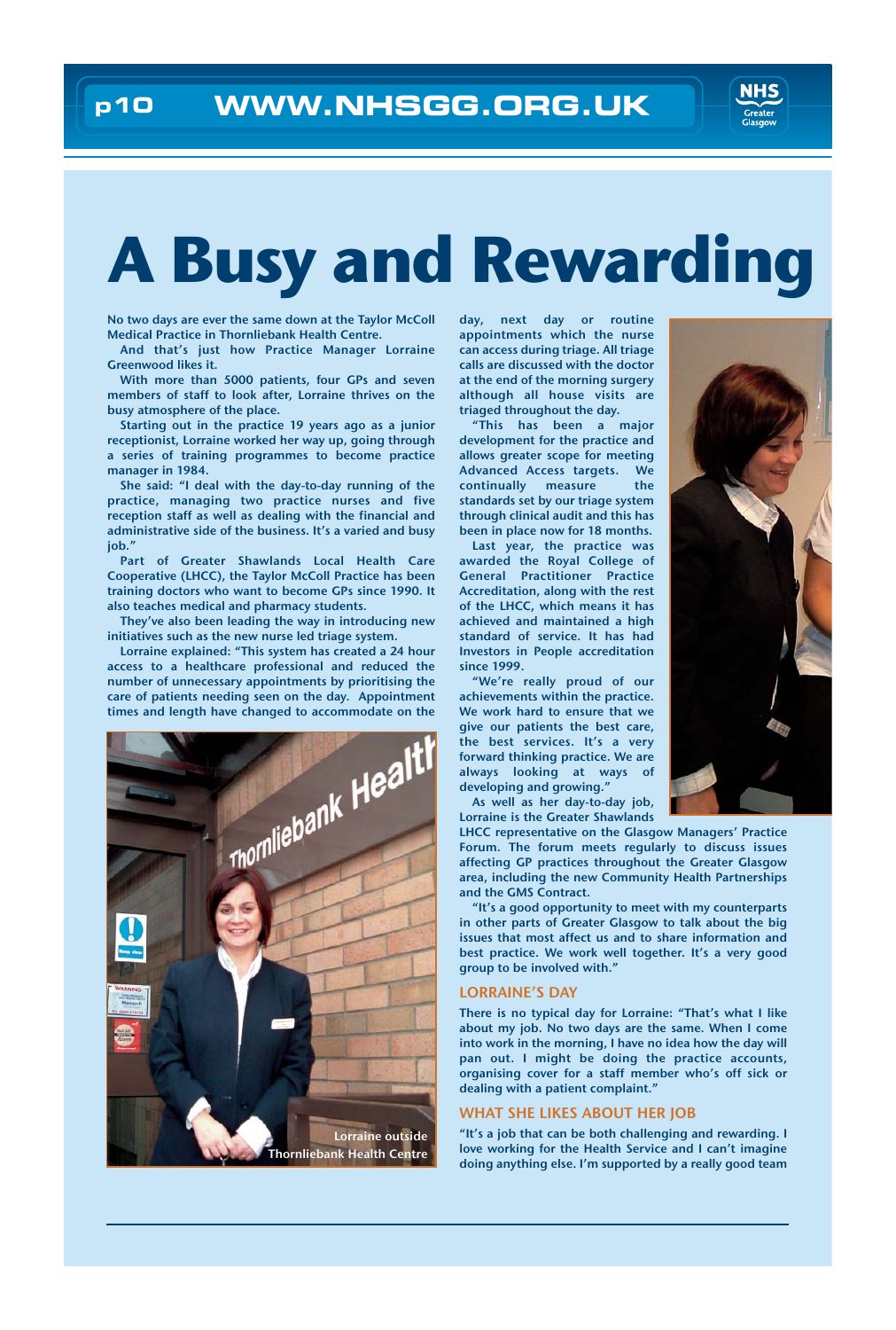

# **Job**



of people. Without them I couldn't do my job."

### WHAT SHE DISLIKES ABOUT HER JOB

"I don't have that much patient contact any more. That was the bit I really liked about my job. My role is now more office based, behind the scenes, so I don't get that interaction with patients any more."

### GMS CONTRACT

Led by the NHS Confederation, the new GMS contract provides a new funding formula which will give GPs greater flexibility in the services they provide, assist them in managing workload and improve the quality and number of services on offer.

"The new GMS contact for GPs will be a step forward for general practices and practice managers are going to be pivotal in implementing the new regulations. It will provide new mechanisms to allow GP practices greater flexibility in the range of quality services they can provide and offer GPs and their staff new challenges and opportunities.

"We already meeting the quality indicators required by the new contract."

## **A NEW YEAR, EW STA**



If getting back to work after a period of being off work sick is a New Year resolution for you or a family member/friend then HealthyReturn may be able to help.

HealthyReturn is a Glasgow-based project delivering a free boosted service to people currently off work sick. It is part of a UK research trial that aims to test what benefit, if any, there is in offering additional help to those people currently off work sick.

So far, our team of qualified specialists have worked with more than 250 people in the Greater Glasgow area, providing them with additional health and work focussed services aimed at helping them back to health and back to work. In 2004 we want to work with many more people.

### TAKING PART IS SIMPLE.

All you need to do is answer yes to the following questions:

- have you been off work due to illness, injury or disability for between six weeks and six months?
- do you live and work in the following postcode areas: G1 to G84, PA1 to PA14, ML1 to ML9, FK1, FK4 and FK6?
- do you work for a minimum of 16 hours per week?
- do you want to get better and back to work?

If you, or anyone you know, can answer yes to these questions; simply freephone 0800 052 1012 and you could receive extra help. Importantly you could also have an effect on the future of occupational healthcare provision as the results from this study, along with all the others around the UK, will be used to inform future Government policy.

Nationally, HealthyReturn is supported by the Department of Health and the Department for Work and Pensions and is headed up by the University of Glasgow in the Greater Glasgow area.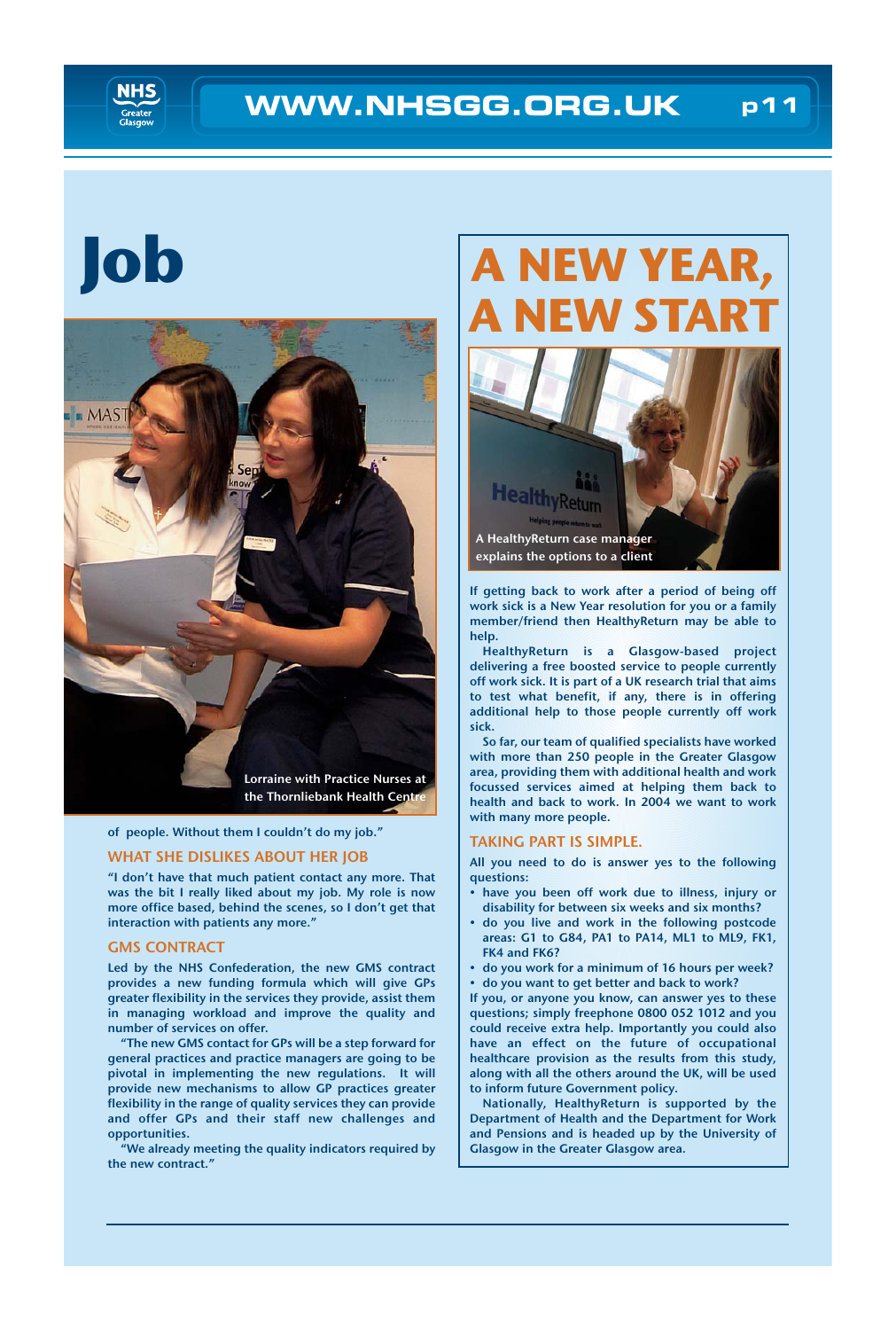## **Ten Years and Still Going Strong**



Log on to the Staff Lottery website for more information: www.nhsstaffbenefits.co.uk

The NHS Staff Lottery celebrates its tenth year and there's still loads of opportunities for staff to take part and win!

In fact, why not get more involved and come along to our monthly Star Prize draws which take place at various NHS venues across Greater Glasgow? The next draws take place at 1pm (lottery staff will be there from 12 noon to 2pm) on:

- January 6 (Dalian House) and 29 (Lightburn Hospital)
- February 26 (Parkhead Health Centre venue to be confirmed)

There's also the March Mega Draw which will see one lucky lottery participant winning £15,000! That takes place on March 31, 2004 in the Southern General Hospital canteen.

Roadshows are also held independently of the "Draw Day" throughout the Greater Glasgow area and if you would like to know when lottery staff will be visiting your workplace contact the Lottery Office, Stobhill Hospital on 201 4116.

If you would like to join the NHS Staff Lottery you can obtain an application form direct from the Lottery Office,

at one of our Lottery Roadshows or visit our website on www.nhsstaffbenefits.co.uk.

All employees are eligible to apply for a grant for their department and details of these grants and how to apply for one can be obtained from the same sources as the Lottery application form. Information on previous grants awarded can be obtained from the Lottery Office.

Since the Pay Centre (based at Stobhill Hospital) took over the management of the Lottery in July, more than 600 new participants have joined the scheme – almost one in four employees are now members.

The Pay Centre staff are proud to be associated with the Staff Lottery and Appeals Society. The Lottery generates around £250,000 per year and, in addition to producing hundreds of lottery winners, it raises funds to support many good causes throughout Glasgow.

Many thanks go to those who have become members over the last six months and to those who have continued to support the lottery over the years, contributing to its success.

## **New Orthopaedic Unit at Golden Jubilee**

A new state-of-the-art orthopaedic operating unit at the Golden Jubilee National Hospital in Clydebank was officially opened by the Health Minister Malcolm Chisholm in December.

The new £1 million facility will be the most advanced of its kind in Europe and will lead to a significant increase in the number of patients from across Scotland who will have hip, knee and other orthopaedic procedures at the hospital.

At the time of its NHS takeover in July 2002, the Golden Jubilee undertook 30 orthopaedic procedures a month. They are currently working to increase this to 125 a month with the new suite.

The suite is equipped with a leading edge, voice-activated operating system for surgeons. It also has an ultra sophisticated clean air filtration system which will change the air in the suite 500 times an hour to give an optimum sterile environment.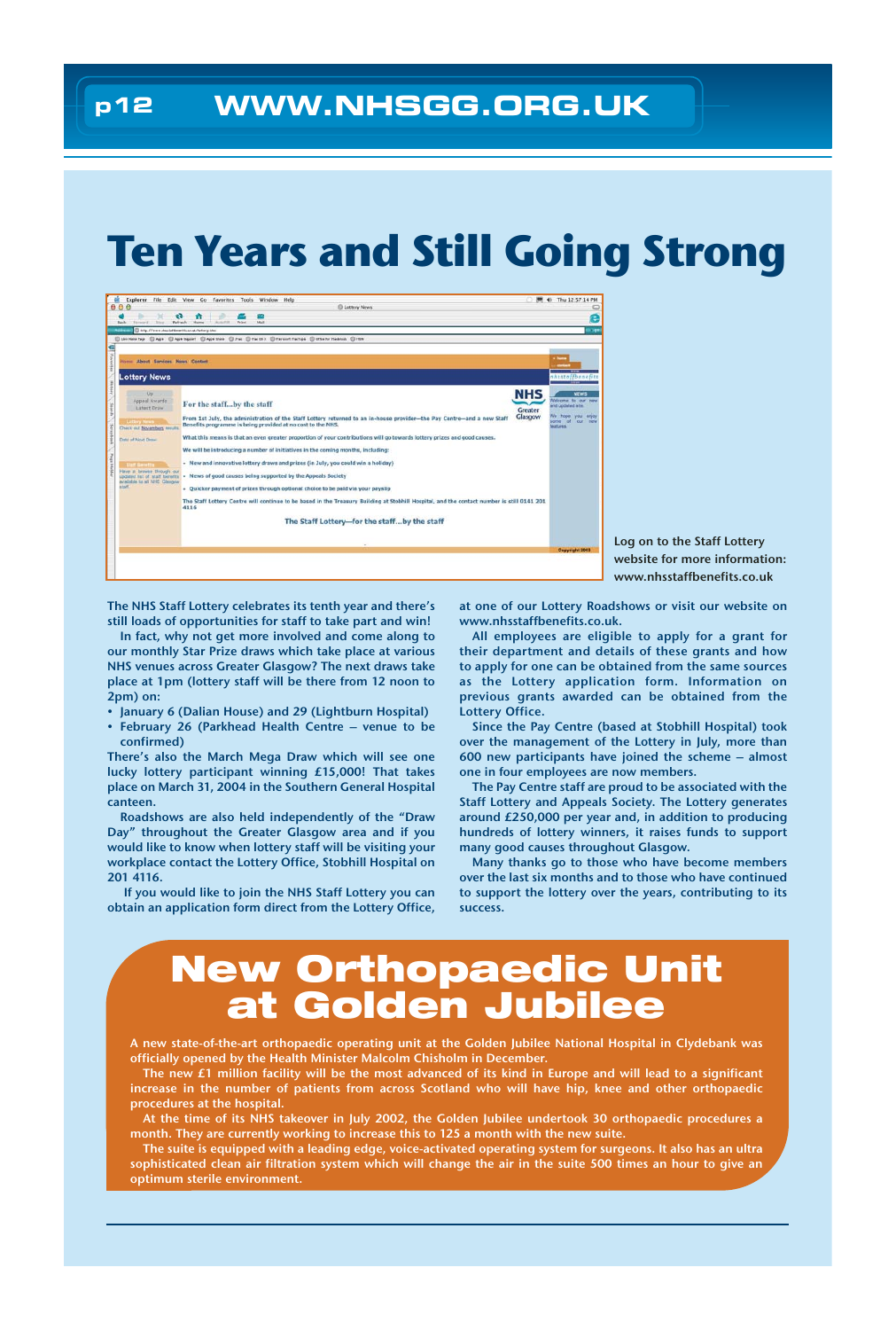## **WWW.NHSGG.ORG.UK p13**

# **Fresh Thinking for a Healthy Glasgow**





Fresh thinking is needed to improve the health of the people in Greater Glasgow.

That's the view of a new partnership between NHS Greater Glasgow, the University of Glasgow and Glasgow City Council which has been specifically set up to create a new Centre for Population Health in Glasgow.

Rising to the challenge of improving health and tackling health inequalities, the Centre will be looking for the X-factor of why Glasgow's health is one of the poorest in the western world.

Glasgow's problems are not new. They are at least 200 years in the making and are part of the area's economic and social history. Many approaches have been implemented over the years to understand and improve Glasgow's poor health status, but it has remained resistant to change.

The Centre aims to provide a setting for policymakers, practitioners, academics and local people to come together and confront the problems facing Glasgow's population. It has already achieved a high profile, arousing considerable interest in the West of Scotland and beyond.

With a work programme being established and a team being brought together, the Centre should be up-andrunning by April 2004. Greater Glasgow NHS Board is seconding its Director of Health Promotion, Dr Carol Tannahill, as Project Manager for the Centre, and the Director of Public Health, Dr Harry Burns, will play a major role in the Centre's activities.

Although permanent premises are still being sought, Greater Glasgow NHS Board will provide accommodation for an initial period

Malcolm Chisholm, the Minister for Health and Community Care, has also pledged £1 million per annum through the Partnership Agreement of the Scottish Labour Party and the Liberal Democrats, for the Centre.

Sir John Arbuthnott, Chairman, Greater Glasgow NHS Board said "I am delighted that the Centre for Population Health has attracted strong support from all three funding partners. The objectives of the Centre are now very clear and we are motoring rapidly towards a formal opening in April 2004."

Dr Carol Tannahill, Project Manager, is delighted at how quickly the Centre has been established: "There are huge challenges to be addressed in moving Glasgow up the health league table, but the Centre for Population Health has already provided a focus for new thinking and added momentum.

"This is a very exciting opportunity to build on existing strengths, to bring a wide range of players together in understanding and acting to make a real difference to the health of Glaswegians."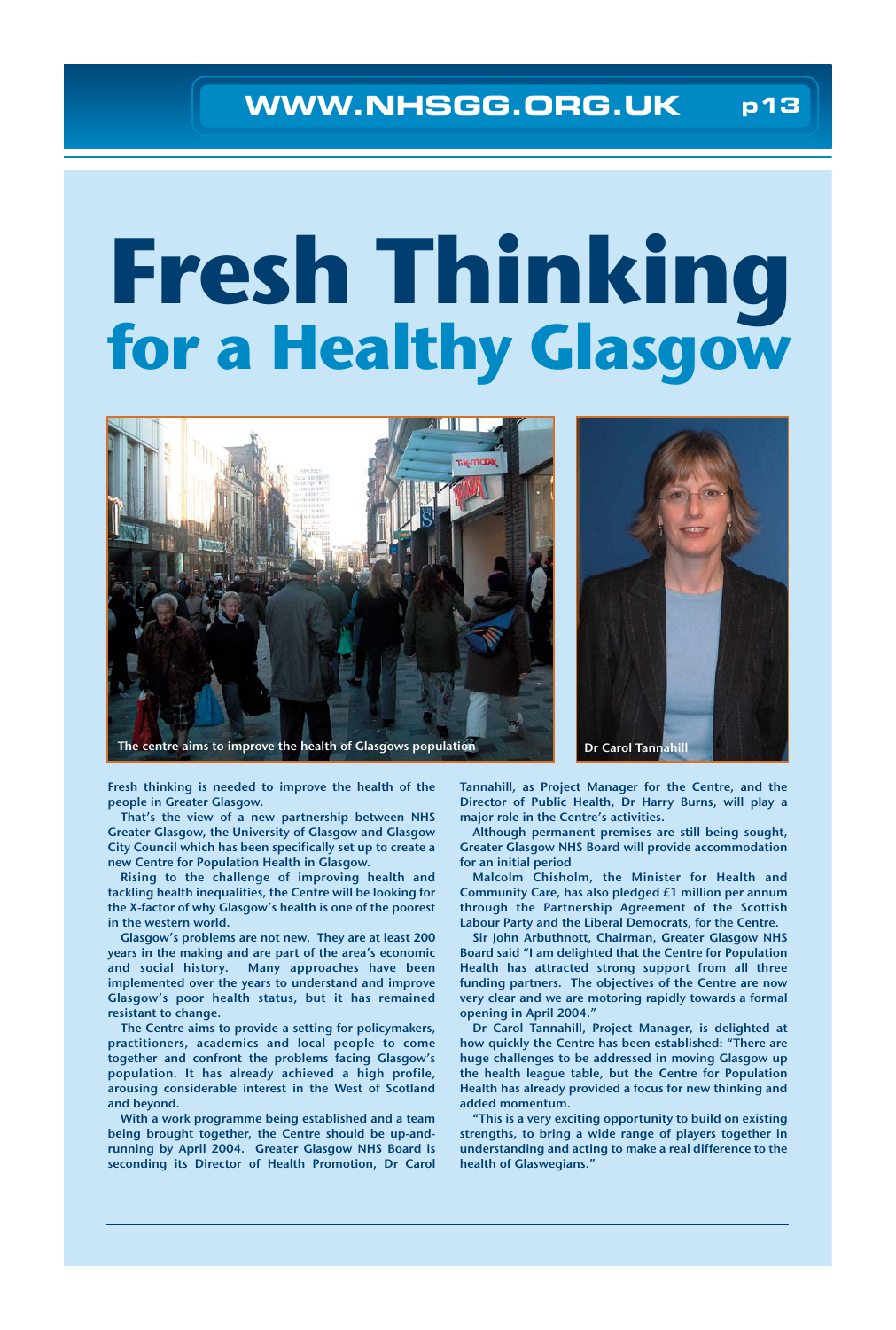

## **Chewin' The 'Low' Fat**

Everyone celebrates New Year differently, but when the feasting and festivities are over, pangs of guilt often accompany the tightening waistbands!

And many NHS staff would agree that everyone from paramedics, doctors and nurses to Health Promotion staff are often expected to be slim, fit and healthconscious.

But it's not always easy to practice what you preach, so what support is out there for NHSGG employees who want to ring the changes for 2004?

Senior Health Promotion Officer, Alison McGrory, who tackles Health at Work projects for NHSGG, said: "A positive project we have ongoing at the moment offers interactive healthy eating sessions at any NHSGG building.

"These one hour slots, that can be booked through ourselves, involve a senior health promotion officer working with a group of staff. He or she will cover everything from the hidden salt content of processed foods and the recommended daily intake, to good examples of how to make the five-fruit-and-vega-day mentality an easy part of working life."

Alison stressed that the sessions are not boring lectures with repetitive messages, but are interactive gatherings that will really drive home the healthy eating message and tell staff what they genuinely want and need to know.

Another example of NHSGG's staff healthy eating drive is the ongoing development of efficient canteen layouts and changes in traditional recipes.

John Wright, Acting Catering Manager for Stobhill Hospital, explained: "Our canteen is just one example of how the Health Service is helping staff take the healthy option.

"Our plans for the year ahead include installing new chiller units to offer a wider variety of healthy options such as low fat yoghurts and diet drinks. A new canteen layout will also help promote the overall healthy options in a clearer way."

John added that although healthy food is always available, a day is set aside every few months where

canteen staff go into health overdrive! He said: "On these

days we change the make-up of all

the dishes, for example we use reduced fat sauces and low fat flavouring, as well as promoting fresh fruit. The idea is to prove what can be done to recipes to make them healthy yet tasty."

Mil u

And the Stobhill canteen team is certainly taking staff views on board as, following employee requests for lunches that suit their diet clubs, the canteen orders Scottish Slimmers sandwiches that have printed nutrition labels corresponding with the diet.

So if (as well as hassling your canteen staff!) you and your colleagues fancy signing up for the one hour session through the Health at Work team, call its office today on 0141 314 0024 for more information.

And don't forget that general pointers are available from the healthyliving website, launched by the Scottish Executive last New Year to educate the public and promote Scotland's healthyliving campaign. For healthy tips and recipes, visit www.healthyliving.gov.uk

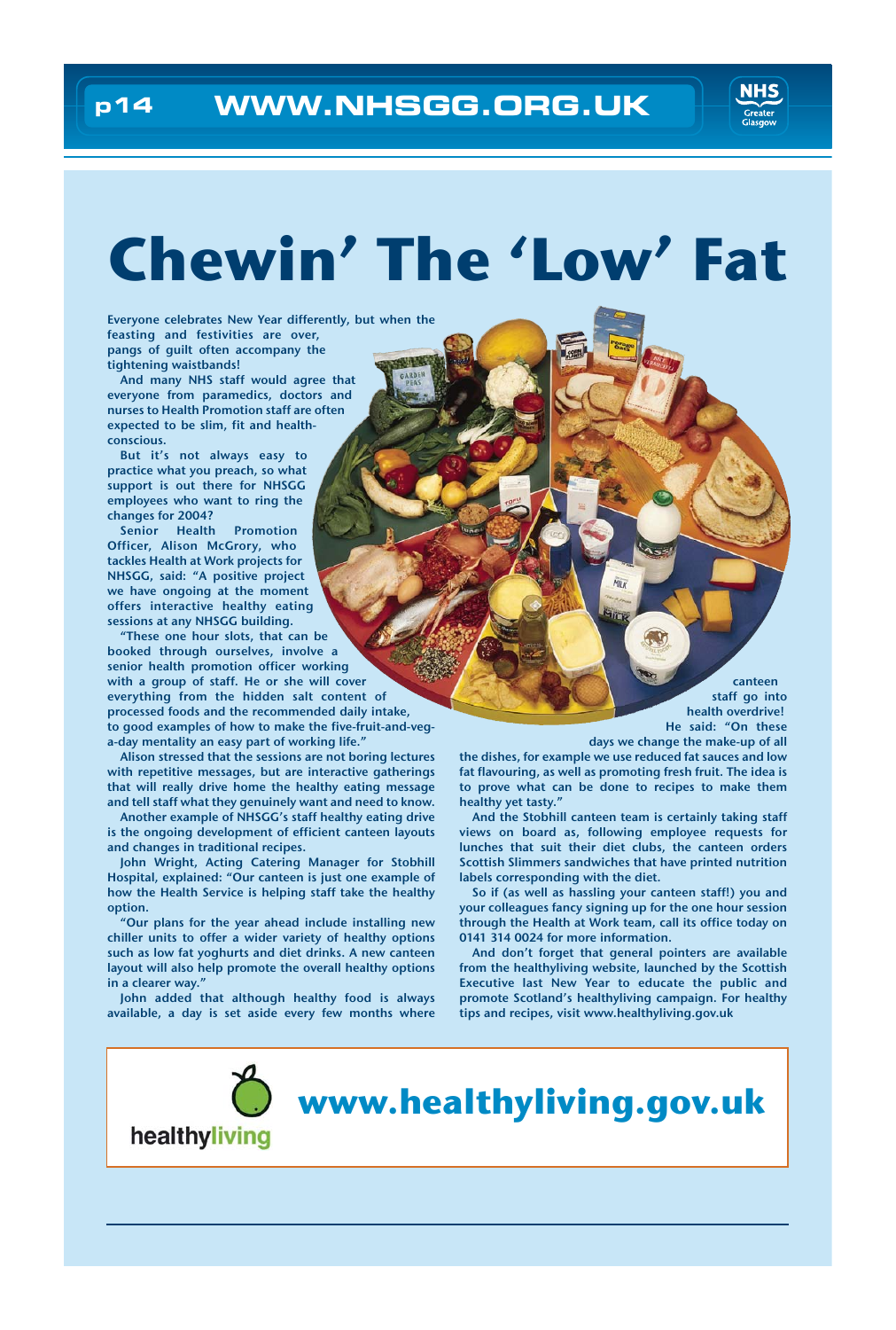

# **Breaking the habit**

The Health Service may be good at driving home the stop smoking message, but when it comes to the staff themselves, just how good are they at following their own advice?

That's what Starting Fresh with the Glasgow Pharmacy Stop Smoking Project (Starting Fresh for short), aimed to find out when it hosted a recent stop smoking event at Board HQ, Dalian House.

Attended by a group of NHSGG employees, the event provided staff with the opportunity to find out more about giving up the weed.

June Waugh, Pharmacy Project Officer for the Starting Fresh Initiative, explained: "We organised the quit smoking day at the Board building in order to provide staff with discounted NRT (Nicotine Replacement Therapy), valuable advice, information booklets and easy subsequent access to the pharmacy stop smoking scheme.

"Following this starting event, participants moved on to local chemists to take on the rest of the cessation programme for anything up to 12 weeks. This allowed us to initiate and educate staff, get them started on NRT and help with cravings, before passing on their written records to the pharmacy and maintaining contact to support them along the way.

"The plan is to roll out this type of work for all NHSGG staff in the New Year."

And participants certainly appreciated the Starting Fresh team's efforts, as determined quitter Jean Stevenson, GGNHSB's Addictions Manager, can testify.

Jean told Staff News: "I can honestly say that I quit smoking on September 23 after the stop smoking session at Dalian House and have never looked back.

"I had previously stopped smoking for 13 years but started again around two years ago. I was annoyed with myself for doing this, but found it difficult to give up for a second time.

"However, when I heard about the stop smoking initiation day in Dalian House I decided to join and can definitely say it's been a turning point."

The reformed smoker went on: "The availability of discounted NRT was definitely a key factor in my success, as my colleagues agreed the price had been prohibitive in the past to many of us.

"In fact, thanks to the success of the initiation event, I started saving money right away after ditching my cigarettes."

Jean added that June Waugh and Board-based pharmacist Liz Grant, who both led the day at Dalian, really cared about her success and emailed her constantly as well as chatting about her experiences.





She said: "It's great to see that NHSGG is genuinely committed to helping its staff. The team's support was invaluable."

She went on: "The great thing was that anyone could take part, as we had a wide choice of local pharmacies participating in the scheme. One was even open until 8pm, so we had plenty of time to collect our patches after work."

And thanks to her own determination and the support of the group organisers, Jean only used NRT patches for less than four weeks and was amazed at the results.

She said: "I just want all other NHSGG employees to know that regardless of your age, the length of time you've been smoking and how many times you've quit and failed, staff support can work for you."

So what's next on the stop smoking team's 'to do' list? June Waugh said: "Following the success of the initiation day at the Board's headquarters, we're going to organise a similar event at Gartnavel Hospital in January. Any NHS employee who has easy access to the hospital can take part, but we will continue to run the scheme at other NHSGG buildings throughout the year."

In the meantime, anyone whose New Year's resolution to quit has come early (and may have a short shelf-life!) can call the Starting Fresh helpline on 0800 389 3210, for info on how to take part in the general pharmacy scheme.